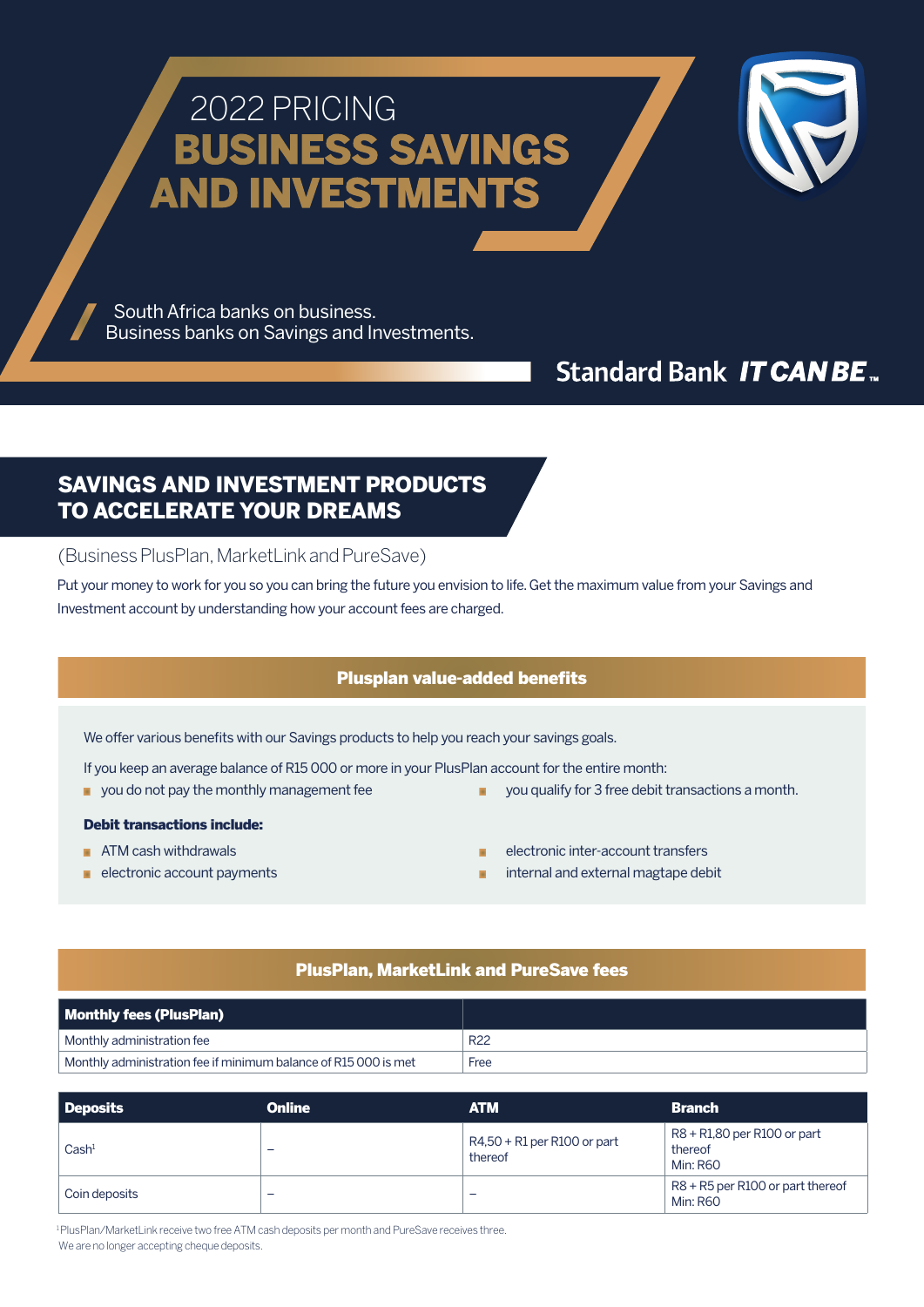| Withdrawals          | <b>Online</b> | <b>ATM</b>                                           | <b>Branch</b>                            |
|----------------------|---------------|------------------------------------------------------|------------------------------------------|
| <b>Standard Bank</b> |               | R <sub>2</sub> per R <sub>100</sub> or part thereof. | R60 + R2,25 per R100 or part<br>thereof. |
| Other bank           | -             | R2,20 per R100 or part thereof                       | -                                        |
| International        |               | 2,75% of value $+$ R3 per R100<br><b>Min: R70</b>    |                                          |
| Coin withdrawals     | -             | -                                                    | R80 + R5 per R100 or part thereof        |

| <b>Payments</b>                                   | <b>Online</b> | <b>ATM</b>                                                              | <b>Branch</b>             |
|---------------------------------------------------|---------------|-------------------------------------------------------------------------|---------------------------|
| Stop order - amend, establish,<br>cancel          | Free          | $\overline{\phantom{0}}$                                                | <b>R25</b>                |
| Debit Order/BOL Naedo debit<br>order <sup>*</sup> | R7.50         | $\overline{\phantom{0}}$                                                | -                         |
| Inter-account transfers                           | Free          | PlusPlan & MarketLink: Free<br>PureSave: 1 free per month<br>then R5.50 | <b>R96</b>                |
| Account payments                                  | R7,50         | R7,50                                                                   | R96 + 0.1% Max: R5 500    |
| Immediate payments                                | <b>R35</b>    | -                                                                       |                           |
| Electronic interbank transfers<br>through ACB     | -             | -                                                                       | R540 + 0.22% Max: R10 500 |
| Electronic interbank transfers<br>through SWIFT   |               | -                                                                       | R540 + 0.3% Max: R10 500  |

\*Debit orders do not apply to PureSave accounts.

| Instant Money | <b>Online</b> | <b>ATM</b> | <b>Branch</b>            |
|---------------|---------------|------------|--------------------------|
| Wallet        | Free          | Free       | -                        |
| Up to R500    | R8.50         | R8.50      | -                        |
| R501 to R1000 | <b>R11</b>    | <b>R11</b> | $\overline{\phantom{0}}$ |
| Above R1000   | <b>R13</b>    | <b>R13</b> | -                        |

| Point of sale           | <b>Online</b>                             | <b>ATM</b>               | <b>Branch</b> |
|-------------------------|-------------------------------------------|--------------------------|---------------|
| Purchases               | R4.20                                     | $\overline{\phantom{0}}$ |               |
| Purchase with cashback  | R6.40                                     | $\overline{\phantom{0}}$ | -             |
| Cashback only           | R <sub>2</sub> ,20                        | $\overline{\phantom{0}}$ |               |
| International purchases | International transaction fee of<br>2.75% | -                        |               |

| <b>Prepaids</b>          | <b>Online</b>      | <b>ATM</b>               | <b>Branch</b> |
|--------------------------|--------------------|--------------------------|---------------|
| Airtime                  | R <sub>0</sub> ,50 | R <sub>0</sub> ,50       | _             |
| Airtime other banks      | -                  | R <sub>10</sub> ,20      | -             |
| Electricity              | R <sub>1,50</sub>  | R <sub>1.50</sub>        | -             |
|                          |                    |                          |               |
|                          |                    |                          |               |
| <b>Notifications</b>     | <b>Online</b>      | <b>ATM</b>               | <b>Branch</b> |
| SMS payment notification | R1                 | $\overline{\phantom{0}}$ | -             |

\*Free for 1 cellphone number or email address. R10,50 for additional cellphone numbers/email addresses. SMS Notification for transaction below R300 will be charged R1.

MyUpdates\* Free Free –

| Statement fees                                   | <b>Online</b>            | <b>ATM</b>                                   | <b>Branch</b> |
|--------------------------------------------------|--------------------------|----------------------------------------------|---------------|
| <b>Balance enquiry</b>                           | Free                     | <b>View Free</b><br><b>Print: R1,70</b>      | <b>R15</b>    |
| Balance other bank                               | -                        | PlusPlan & MarketLink: R9,50<br>PureSave: R9 | -             |
| <b>Provisional statement</b>                     | $\overline{\phantom{0}}$ | R6,50                                        | <b>R40</b>    |
| Internet statements<br>(view/download)           | Free to view             |                                              | -             |
| Additional emailed statement                     | R <sub>2</sub> ,60       | R <sub>2</sub> ,60                           | -             |
| Monthly statements: charged per<br>30 day period | Free                     | R6,50                                        | <b>R40</b>    |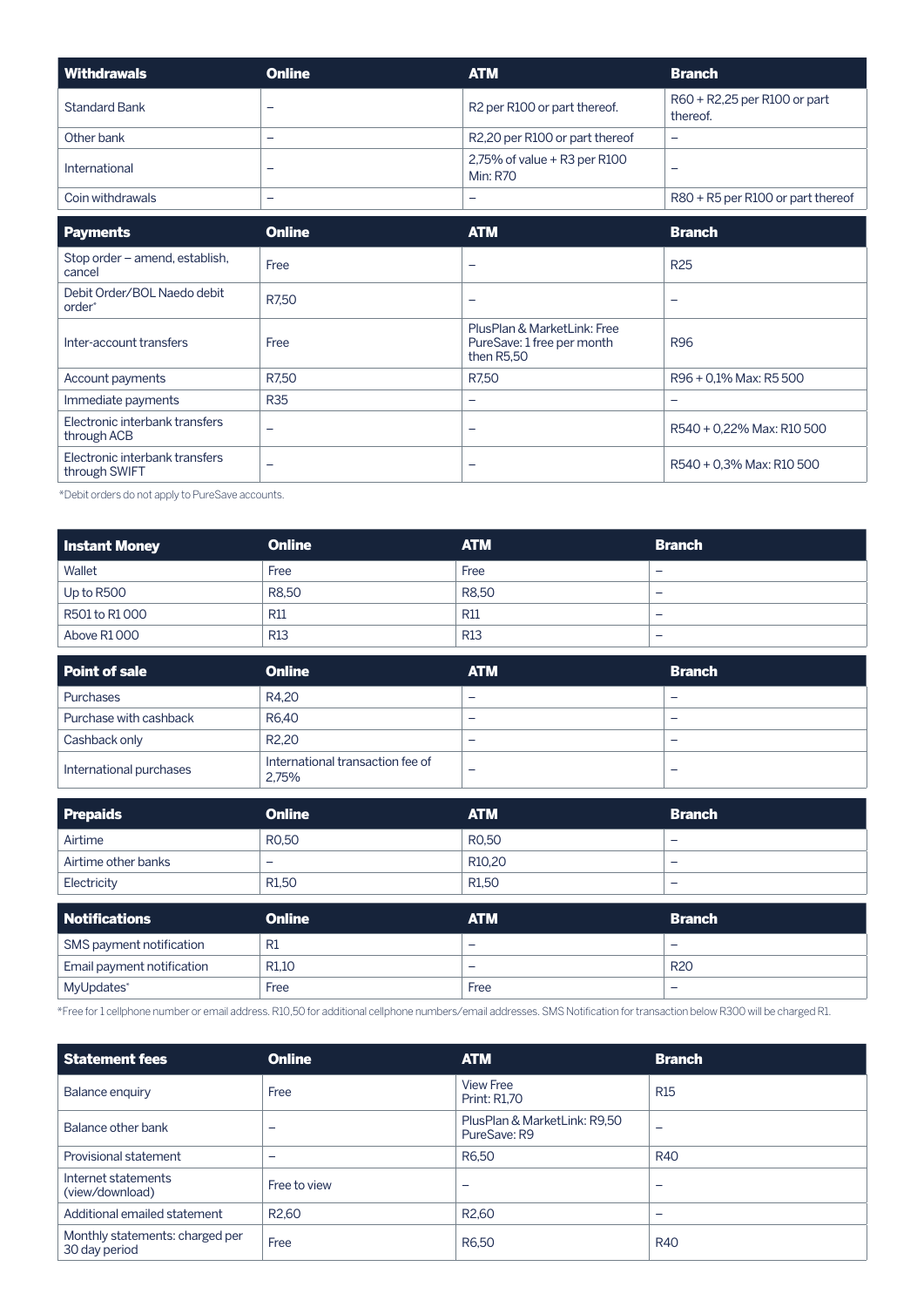| <b>Unsuccessful</b><br>transaction fees | <b>Online</b>  | <b>ATM</b>               | <b>Branch</b> |
|-----------------------------------------|----------------|--------------------------|---------------|
| POS decline                             | R8,50          | -                        |               |
| ATM cash decline                        | -              | Free                     | -             |
| Other bank ATM decline                  | -              | R7.50                    | -             |
| Internet future dated payments          | R67            | $\overline{\phantom{0}}$ | -             |
| <b>Unpaids</b>                          | _              | -                        | R72           |
| Stop payments                           | R <sub>2</sub> | -                        | <b>R70</b>    |

| Other fees                                   | <b>Online</b>            | <b>ATM</b>               | <b>Branch</b>   |
|----------------------------------------------|--------------------------|--------------------------|-----------------|
| PIN reset                                    | -                        | Free                     | <b>R11</b>      |
| Card replacement - Debit EMV/<br>cheque card | -                        | $\overline{\phantom{0}}$ | <b>R150</b>     |
| Subsidy letter                               | -                        | -                        | R <sub>21</sub> |
| Proof of banking                             | $\overline{\phantom{0}}$ | Free                     | <b>R20</b>      |

#### Call Deposit Fees

Call products (Call Deposits and Money Market Call) are investment accounts that earn interest and the funds deposited are available on demand (immediate access).

| <b>Deposits</b>         | <b>Online</b>            |            | <b>Branch</b>                |
|-------------------------|--------------------------|------------|------------------------------|
| Cash                    | -                        |            | R8 + R1,80 per R100 Min: R60 |
| Coin deposits           | $\overline{\phantom{a}}$ |            | R8 + R5 per R100 Min: R60    |
| Transfers               | <b>Online</b>            | <b>ATM</b> | <b>Branch</b>                |
| Inter-account transfers | Free                     | Free       | <b>R96</b>                   |

#### Shari'ah Call Deposit Fees

A Shari'ah Call Deposit is an investment account that earns profit and the funds are available on demand.

| Deposits      | <b>Online</b> | <b>ATM</b>         | <b>Branch</b>                          |
|---------------|---------------|--------------------|----------------------------------------|
| Cash          | -             | R4.50 + R1.00/R100 | R8 + R1,80 per R100<br><b>Min: R60</b> |
| Coin deposits | -             | -                  | R8 + R5 per R100 Min: R60              |

\*3 free ATM cash deposits.

| Withdrawals              | <b>Online</b>            | <b>ATM</b>                                  | <b>Branch</b>                     |
|--------------------------|--------------------------|---------------------------------------------|-----------------------------------|
| <b>Standard Bank ATM</b> | $\overline{\phantom{0}}$ | R2/R100                                     | R80 + R2,40/R100                  |
| Other bank               | $\overline{\phantom{0}}$ | R2,20/R100                                  | -                                 |
| International            | $\overline{\phantom{0}}$ | 2.75% of value + R3/R100<br><b>Min: R70</b> | -                                 |
| Coin withdrawals         | $\overline{\phantom{0}}$ | -                                           | R80 + R5 per R100 or part thereof |
|                          |                          |                                             |                                   |
| Instant money            | <b>Online</b>            | <b>ATM</b>                                  | <b>Branch</b>                     |
| Wallet                   | $\overline{\phantom{0}}$ | -                                           | -                                 |
| Up to R500               | R8,50                    | R8,50                                       | -                                 |
| R501 to R1000            | <b>R11</b>               | <b>R11</b>                                  | -                                 |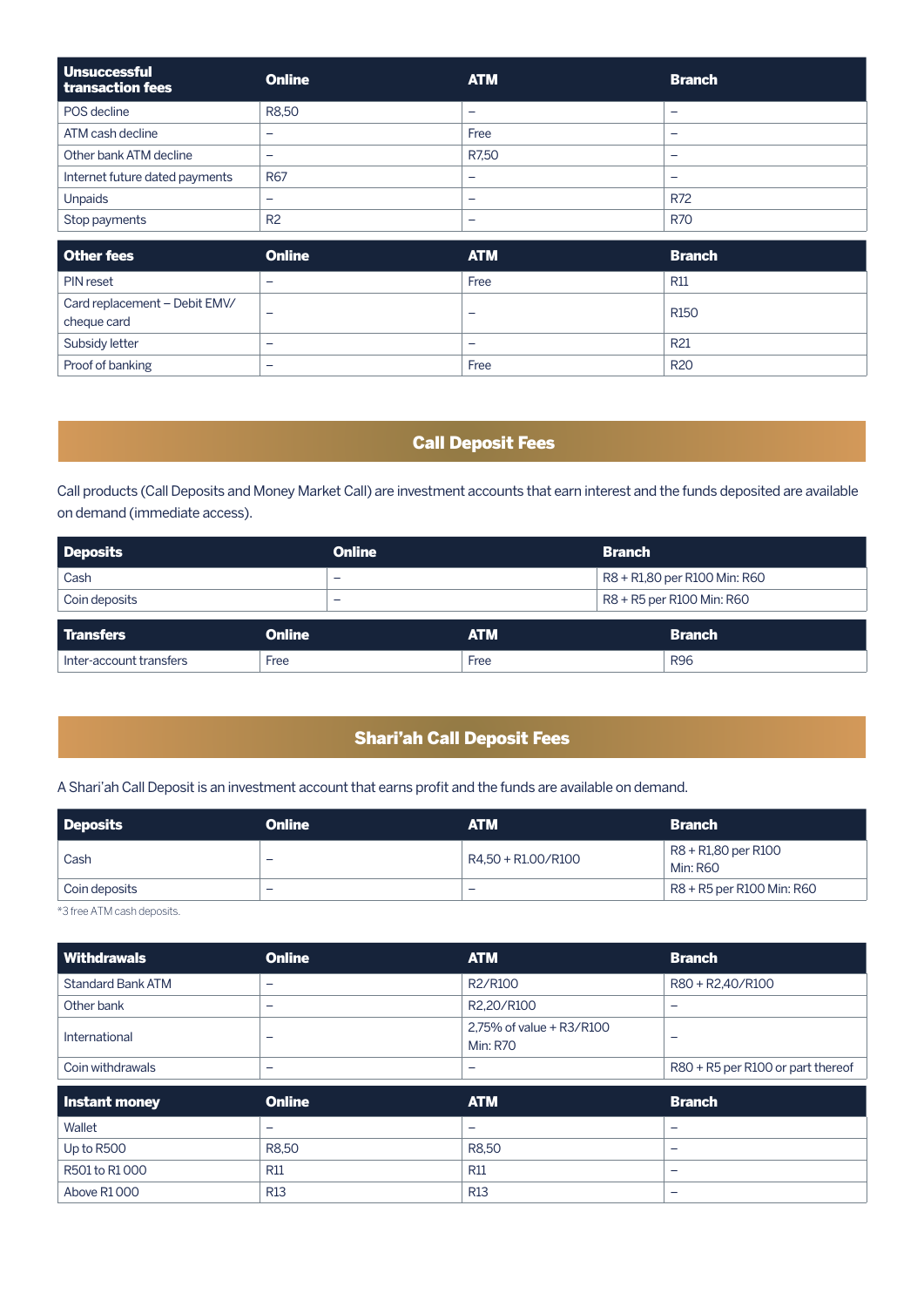| Payments                                       | <b>Online</b>      | <b>ATM</b>         | <b>Branch</b>               |
|------------------------------------------------|--------------------|--------------------|-----------------------------|
| Inter-account transfers                        | R <sub>5</sub> ,50 | R <sub>5</sub> ,50 | <b>R96</b>                  |
| Account payments                               | R7.50              | R7.50              | R96 + 0.1% (Max R5 500)     |
| Immediate payments                             | <b>R35</b>         | -                  | -                           |
| Electonic interbank transfers<br>through ACB   | -                  | -                  | R540 + 0,22% (Max: R10 500) |
| Electonic interbank transfers<br>through SWIFT | -                  | -                  | R540 + 0,30% (Max: R10 500) |

\*1 free per month for ATM and electronic inter-account transfer.

| <b>Statement fees</b>                  | <b>Online</b>            | <b>ATM</b>               | <b>Branch</b> |
|----------------------------------------|--------------------------|--------------------------|---------------|
| <b>Balance enquiry</b>                 | Free                     | R <sub>1,70</sub>        | <b>R15</b>    |
| Balance other bank                     | -                        | R9,50                    | -             |
| Provisional statement                  | $\overline{\phantom{0}}$ | R6,50                    | <b>R40</b>    |
| Posted statement                       | -                        | $\overline{\phantom{0}}$ | -             |
| Internet statements<br>(view/download) | Free to view             | -                        |               |
| Additional emailed statement           | R <sub>2</sub> ,60       | $\overline{\phantom{0}}$ | -             |
| Branch collect statement               | -                        | $\overline{\phantom{0}}$ | <b>R40</b>    |
| Formal emailed statement               | -                        | $\overline{\phantom{0}}$ |               |
| Proof of banking details               | -                        | R <sub>5</sub>           | <b>R20</b>    |

| Notifications              | <b>Online</b>     | <b>ATM</b>               | <b>Branch</b> |
|----------------------------|-------------------|--------------------------|---------------|
| SMS payment notification   | R <sub>1.35</sub> | $\overline{\phantom{a}}$ | -             |
| Email payment notification | R <sub>1.10</sub> | $\overline{\phantom{a}}$ | <b>R20</b>    |
| MyUpdates                  | Free              | Free                     | -             |

\*Free for 1 cellphone number or email address. R10,50 for additional cellphone numbers/email addresses.

#### Notice Deposit Fees

Notice (32 Days Notice and 48 hour Notice) products are investment accounts that earn interest and the funds deposited are available after placing notice to receive funds.

| <b>Deposits</b> | <b>Online</b>            | <b>Branch</b>                |
|-----------------|--------------------------|------------------------------|
| Cash            | $\overline{\phantom{0}}$ | R8 + R1,80 per R100 Min: R60 |
| Coin deposits   | $\overline{\phantom{0}}$ | R8 + R5 per R100 Min: R60    |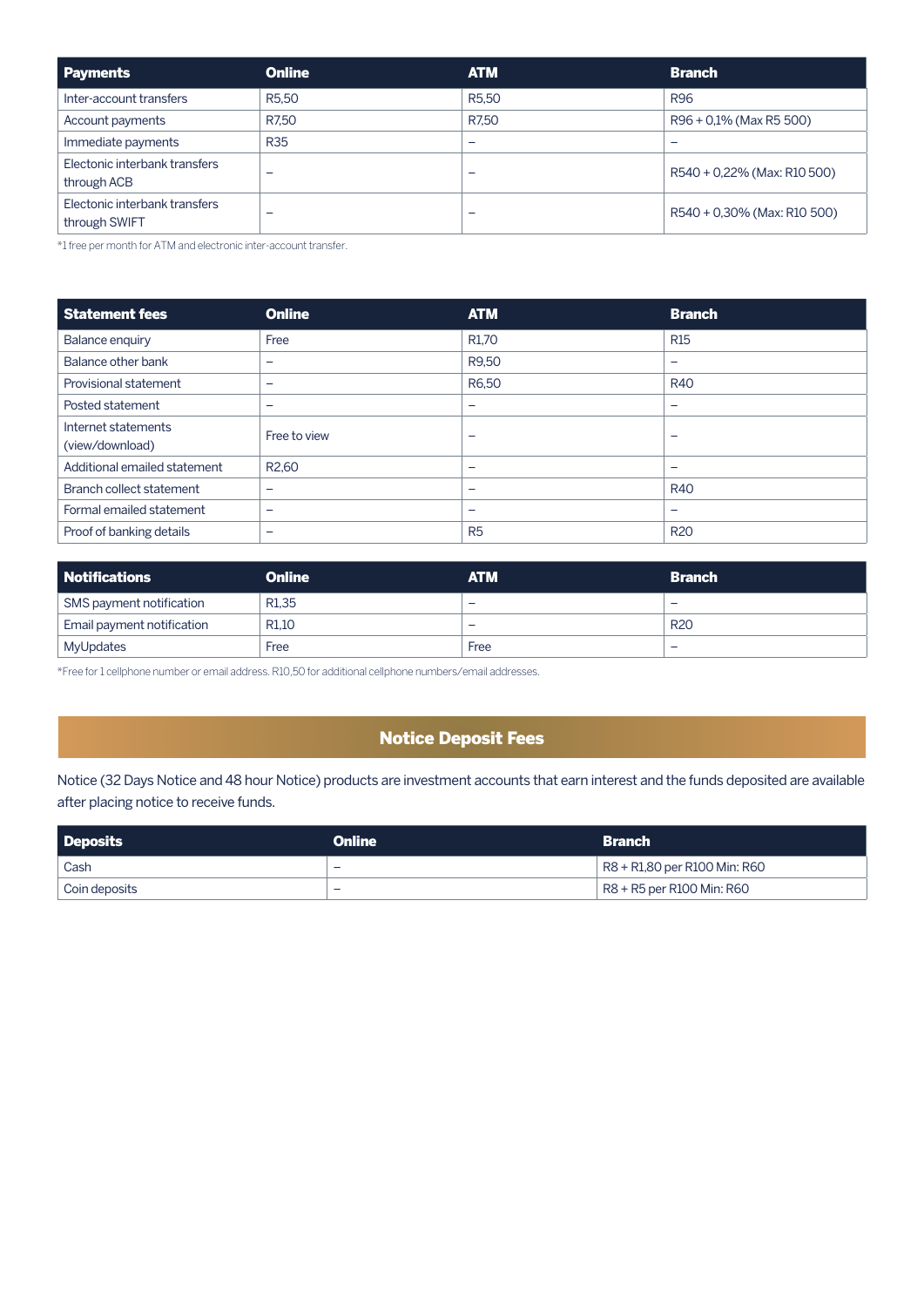#### Notice and Fixed Products



**Fixed Deposit:** An interest-earning deposit account, where a lump sum of money is invested for a fixed period of time. Time periods are from 1 to 60 months at a fixed interest rate.



**Flexi-advantage:** A fixed term investment, where fixed interest rates are earned. However, the customer has the flexibility to access up to 40% of the funds invested anytime.



**Notice Deposit:** An interest-bearing investment account that allows a customer to access funds 32 days or 48 hours after placing notice to receive funds.

Shari'ah Fixed Deposit: A Shari'ahcompliant term investment product, where a lump sum of money is invested for a fixed period of time. Investment periods are from 1 to 60 months.

#### Notice and Fixed Fees

|                               | <b>Early Redemption Charge</b> | <b>Access Period</b>                          |
|-------------------------------|--------------------------------|-----------------------------------------------|
| <b>Notice Deposit</b>         | Minimum R120                   | 32 days   48 hour                             |
| <b>Fixed Deposit</b>          | Minimum R470                   | $1-60$ months                                 |
| <b>Flexi Advantage</b>        | Minimum R120                   | 40% immediate access $-3$ , 6, 9 or 12 months |
| <b>Shari'ah Fixed Deposit</b> | Minimum R470                   | $1-60$ months                                 |

Early Redemption Fee = Withdrawal Amount x Penalty Interest x Remaining period. (Minimum as quoted above)

Penalty interest = 1% or 1/10th of the interest rate carried by the deposit (whichever is the greater).

Shari'ah Early Redemption Charge = (amount to be withdrawn x profit rate/10 [minimum 1%] x number of days left to maturity) / 365.

#### EXPLORE OTHER WAYS TO PAY

When you don't have cash or card on hand or simply need to take extra precaution when paying for items, use any of our other value-added products to pay online or instore quickly and easily.

| <b>SnapScan</b>                                                                                                                                                                       | Tap to Pay™                                                                                                                                            |
|---------------------------------------------------------------------------------------------------------------------------------------------------------------------------------------|--------------------------------------------------------------------------------------------------------------------------------------------------------|
| (") SnapScan                                                                                                                                                                          |                                                                                                                                                        |
| An innovative app that lets you pay for goods with<br>your smartphone. Simply download Snapscan, link<br>your Standard Bank Card and pay in one easy and<br>safe snap of the QR code. | Stay safe and use your Mastercard® contactless<br>card from Standard Bank to pay for items worth<br>R500 or less without swiping or entering your PIN. |